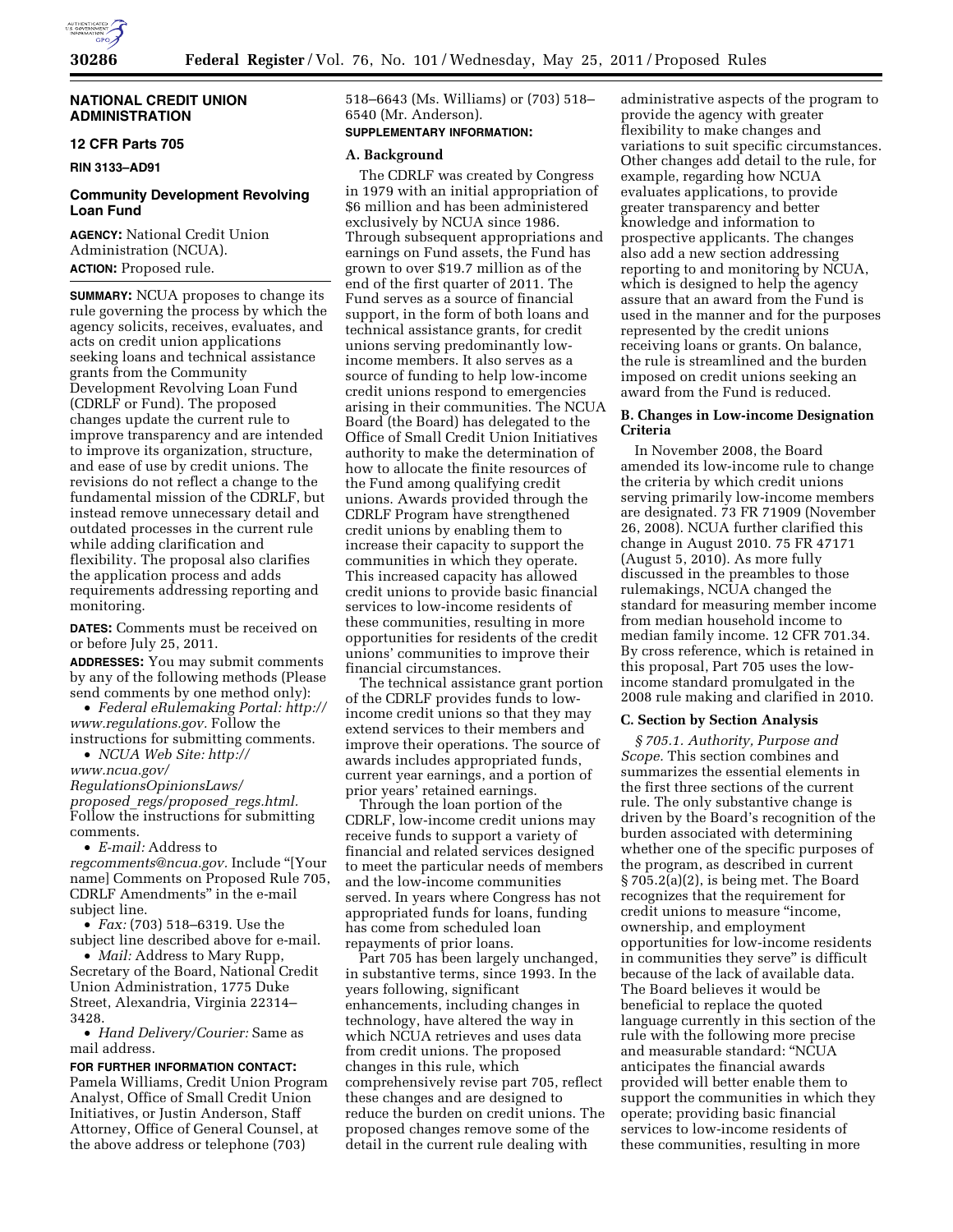opportunities for the residents to improve their financial circumstances.'' 12 CFR 705.1(d) (proposed). The Board believes this proposed language provides a better description of the actual impact awards from the Fund can have on credit unions, their membership, and their communities. This section would also contain a general statement that any loans or technical assistance grants from the Fund are subject to NCUA's discretion and funds availability. 12 CFR 705.1(b) (proposed). The Board believes it is beneficial to include this general statement in this section rather than repeating it throughout the proposal to ensure a concise, streamlined rule.

*§ 705.2. Definitions.* The current rule has only two definitions: ''low-income members'' and ''participating credit unions.'' 12 CFR 705.3 (current rule). The 2008 amendment, discussed above, by which the criteria for determining whether a credit union qualifies for lowincome designation, affected the definition of low-income members. This proposal retains the definition of ''lowincome members," as amended. With respect to the definition of ''participating credit unions,'' this proposal modifies that definition and also defines "qualifying credit unions," which is a new term. These definitions retain much of the language in the current definition of ''participating credit unions,'' but do contain new language, which the Board believes will protect the Fund and better reflect agency practice. Under this proposal a "qualifying credit union" is one that may be or has agreed to be examined by NCUA and holds a current low-income designation. The proposal clarifies that low-income designations are pursuant to § 701.34 for Federal credit unions and § 741.204 for Federally insured statechartered credit unions. Section 701.34 states that low-income designations for Federal credit unions will be made by the appropriate NCUA Regional Director, and, § 741.204 states that lowincome designations for Federally insured state-chartered credit unions must be made by the appropriate state regulator in accordance with the requirements in § 701.34(a) and have the concurrence of the appropriate NCUA Regional Director. 12 CFR 701.34 and 741.204. In addition, this proposal states that low-income designations for nonfederally insured state-chartered credit unions must be made by the appropriate state regulator under applicable state standards with the concurrence of NCUA. As mentioned above, the definition of "qualifying credit union," under this proposal, would apply to

only those credit unions that NCUA may examine or agree to be examined by NCUA. The Board believes this requirement will allow NCUA to obtain all relevant information about a credit union's financial condition, so that it can make the most prudent and responsible choices among credit union applicants seeking awards from the Fund without excluding credit unions interested in awards from the Fund. The Board notes that there has traditionally been very limited interest by nonfederally insured state-chartered credit unions, which are not subject to examination by NCUA, in awards from the CDRLF. If a non-federally insured credit union is interested in participation, it would have to agree to examination by NCUA. The proposed revised definition of a ''participating credit union'' is a qualifying credit union that has submitted an application that has been approved by NCUA. Other newly defined terms in the proposal, including Notice of Funding Opportunity, Application, Loan and Technical Assistance Grant, are selfexplanatory and designed to supplement the substantive sections of the proposal dealing with those respective issues.

*§ 705.3. Eligibility.* This section, which encompasses material from several sections in the current rule, is designed to establish the criteria by which credit unions will be considered eligible to apply for and receive financial assistance from the Fund. Subsection (a) states that, to be eligible to receive an award, a credit union must complete an application and meet the underwriting criteria established by NCU<sub>A</sub>.

*§ 705.4. Permissible Uses of Loan Funds.* The Board has included, in this section, examples of permissible uses of loan funds received from the CDRLF. The Board believes it will be helpful for the rule to provide examples of the types of programs and uses that can be supported through loans from the Fund. In addition to listing basic examples, the proposal notes that NCUA will announce in the Notice of Funding Opportunity other funding priorities and permissible uses of loan funds. Permissible uses of technical assistance grants are discussed in § 705.10 of this proposal.

*§ 705.5. Terms and Conditions.* This section simplifies the current rule by eliminating much of the information presently set out in §§ 705.5 and 705.7. The intent of this proposed section is to confirm that, with respect to loans, NCUA will establish the terms and conditions governing the loan in separate loan documents. The proposed

rule does, however, provide some detail on the maximum loan amount, the interest rate, repayment, acceleration, and matching requirements. With respect to the maximum loan amount, the Board acknowledges in this proposal that generally the maximum loan amount is \$300,000, but NCUA may make loans that exceed this amount in certain circumstances. A list of factors NCUA would consider in deciding to make a loan in excess of \$300,000 will be included in the Notice of Funding Opportunity rather than in this proposal to preserve maximum flexibility for the agency to address changing circumstances that would necessitate the need for higher amount loans. The Board has also included a portion of current § 705.7(a), which states that at NCUA's discretion, a loan from the Fund must be recorded as a note payable or nonmember deposit.

Also in this proposal, the Board has eliminated the range of interest rates that may be charged on a loan from the Fund, which is currently set in the rule at 1% to 3%. Instead, the Board proposes to reference the CDRLF's Interest Rate Policy, which has been in effect since January 2008 and is located on NCUA's Web site. NCUA will include the specific interest rate for a funding in the Notice of Funding Opportunity. This again will ensure maximum flexibility for NCUA to set interest rates that are appropriate for the particular economic climate at the time of a funding and the needs of credit unions.

This portion of the proposal also incorporates language from current §§ 705.7(b),(c), and (e) addressing repayment, maturity, matching, and acceleration. These sections are unchanged from the current rule except that the matching requirement in the current section is now at NCUA's option rather than expressly required. The current rule states that ''generally,'' monies obtained from the Fund ''must be matched'' by the participating credit union. This proposal makes the matching requirement expressly optional at NCUA's discretion based on the financial condition of the credit union. This proposed change will enable the agency to more readily employ its judgment and experience in determining whether matching will be beneficial and necessary in any given case. This proposal does, however, retain §§ 705.7(b)(1), (2), and (3) from the current rule that address the requirements for a credit union that must provide matching funds. These requirements have been largely unchanged, but do provide more flexibility for NCUA to determine how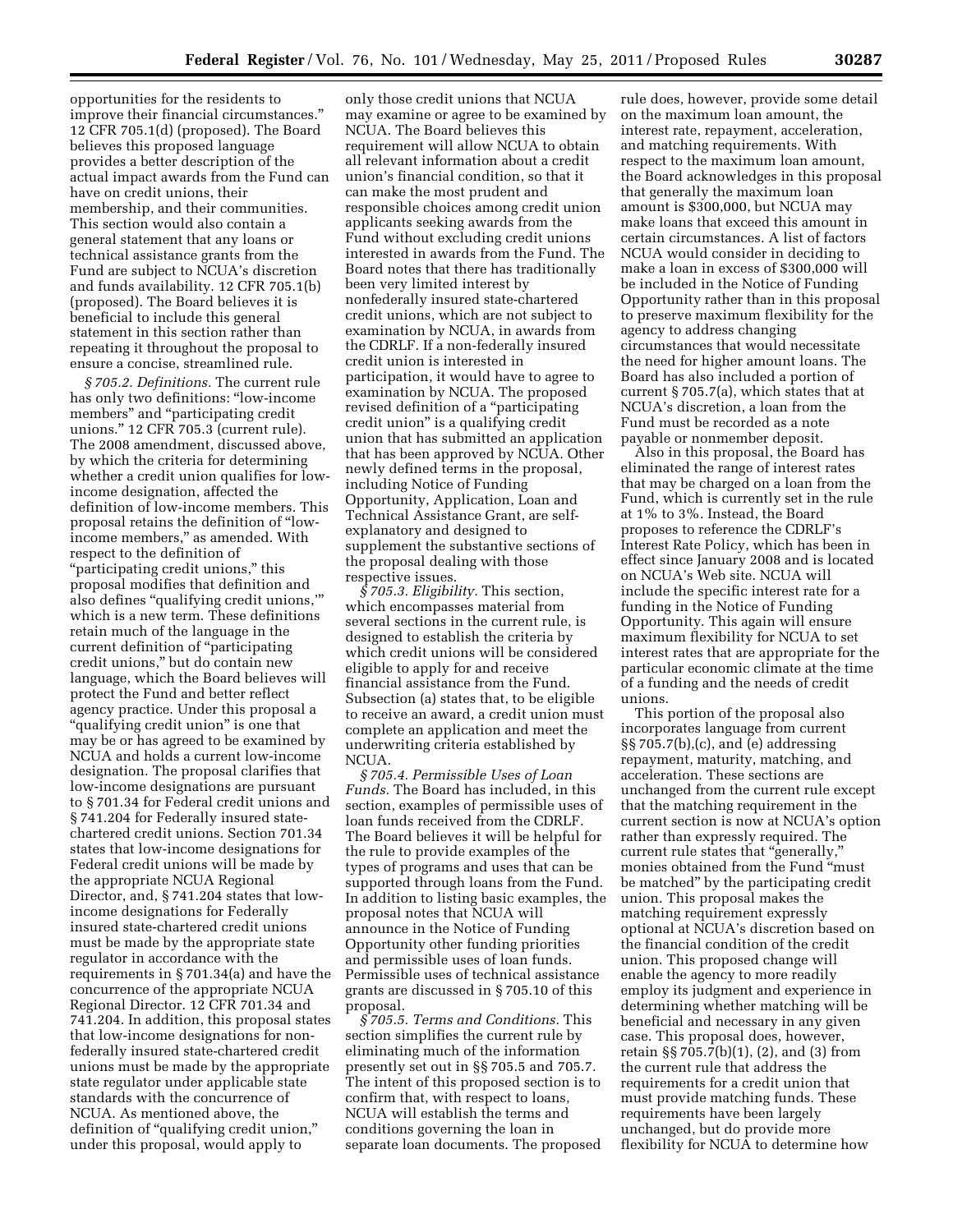to address matching funds on a case-bycase basis. For example, the statement that all member share deposits will be credited as a two-for-one match has been deleted. This section also clarifies that all matching funds must be from non-governmental sources. 12 CFR 705.5(g) (proposed). The Board notes that this requirement is consistent with other community development lending programs and believes it is necessary to ensure that credit unions do not become too reliant or completely dependent on governmental sources of funding. Additional requirements for matching funds will be included in the loan documents with a credit union required to provide matching funds. 12 CFR 705.5(g) (proposed).

This section concludes with a general statement that other terms and conditions of loans from the Fund will be included in the Notice of Funding Opportunity and applicable loan documents. 12 CFR 705.5(h) (proposed rule). The Board believes it is prudent to preserve its flexibility by addressing other specific details concerning the loan in the Notice of Funding Opportunity and loan documents, which can be more readily adapted to change and adjusted as circumstances and experience warrant.

*§ 705.6. Application and Award Processes.* As discussed below, this section would combine portions of §§ 705.5 and 705.9 of the current rule as well as add expanded explanation and direction about the application and award processes. The Board believes this section of the proposed rule provides transparency and clarity about the way in which a credit union applies for funds and NCUA renders a decision on that application. Each subsection of this section is discussed in detail below.

(a) *Notice of Funding Opportunity.*  This section corresponds to current § 705.9 but would provide more detail about how and where NCUA will publicly announce loan and technical assistance grant program initiatives. In addition to publishing Notices of Funds Opportunity in the **Federal Register**, NCUA will follow Federal government protocol and post its current program initiatives on the government's basic Internet portal for financial award programs (currently at *[http://](http://www.grants.gov)  [www.grants.gov](http://www.grants.gov)*), and will also post information on its own Web site. This process conforms to current agency practice, as does the discussion in this section about how NCUA also provides direct notice of program opportunities through Letters to Credit Unions and its electronic mail service, *NCUA Express.*  Also, to increase flexibility, the Board

proposes to delete the requirement that NCUA publish this notice annually.

(b) *Application Requirements.* This section would incorporate provisions from §§ 705.5(a), (b) $(1)$ , and (b)(5) of the current regulation, which address the information an applicant credit union must provide when applying for financial awards from the CDRLF. In this respect, the proposal notes that NCUA would require a credit union to provide a narrative about how the credit union intends to use the money from the Fund to enhance the products and services it provides to its members and how those enhanced products or services will support the economic development of the community served by the credit union. This proposed aspect replaces the current requirement that a credit union develop a Community Needs Plan. (See current § 705.6). The Board believes that replacing the Community Needs Plan will provide a better instruction for credit unions developing this portion of the application and reduce the burden on applicant credit unions to provide an additional plan. This subsection also addresses the additional information that is required from nonfederally insured credit unions. This information was carried over from § 705.5 of the current rule, and, for the reasons discussed, above adds the requirement that nonfederally insured statechartered credit unions agree to be examined by NCUA.

(c) *Evaluation and Selection of Participating Credit Unions.* This new subsection is consistent with the Board's goal of enhancing transparency in how the agency makes decisions. Specifically, this proposed subsection describes the criteria that NCUA will generally evaluate in deciding among competing applications seeking limited funds, including financial and performance considerations, whether the proposed uses of funds are compatible with program goals, and whether the credit union is likely to be successful in accomplishing its stated objectives. NCUA, however, will not be confined to only considering these criteria and could consider any other criteria identified in the Notice of Funding Opportunity it deems relevant depending upon the funding initiative, economic environment, or other factors. Given that requests for funding routinely exceed available funds, the Board believes this subsection will provide useful information that will help credit unions in developing and refining their applications and understanding how the agency makes its determinations. In addition, this proposed subsection states that, with

regard to Qualifying Federal Credit Unions, NCUA will consult and consider information from the examination staff that conducted the applicant credit union's most recent examination and will seek the concurrence of the applicant credit union's supervising Regional Director before an award is made. Consultation with examination staff and Regional Director has been a matter of practice and the Board believes including it in this section will improve transparency. Information relating to the examination of a Qualifying State-chartered Credit Union is addressed in § 705.8, which is discussed below.

(d) *Requests for Additional Information.* This new proposed subsection articulates that NCUA may require additional information from applicants before rendering its decision, and will do so using its discretion to choose the applicants that are likely to be the most successful in carrying out the purpose of the Program. This subsection also states that failure to provide the requested information may result in NCUA rejecting the application.

(e) *Timing.* This new subsection states that NCUA will include a timeframe to submit all requested information in the Notice of Funding Opportunity and that failure to submit all of the requested information by the stated deadline may result in NCUA rejecting the application without further consideration.

(f) *Notice of Award and Appeals.* This new subsection, which contains some substantive information in the current § 705.5(c), articulates that NCUA will notify applicant credit unions as to whether or not they have qualified for a loan or technical assistance grant. This subsection would also follow the approach taken in the current rule with respect to appeals, which is to acknowledge that any credit union submitting an application for either a loan or a technical assistance grant that is considered nonqualified may appeal that decision to the NCUA Board. The proposal makes clear that the scope of review by the Board is limited to the threshold question of qualification and not the issue of whether, among qualified applicants, a particular loan or technical assistance grant is funded. Awards from the Fund are discretionary and that determination is not subject to administrative appeal to the Board. Information on appealing denials of technical assistance grant reimbursements is discussed below in § 705.10.

(g) *Disbursement.* This new subsection states that before NCUA will disburse a loan, the Participating Credit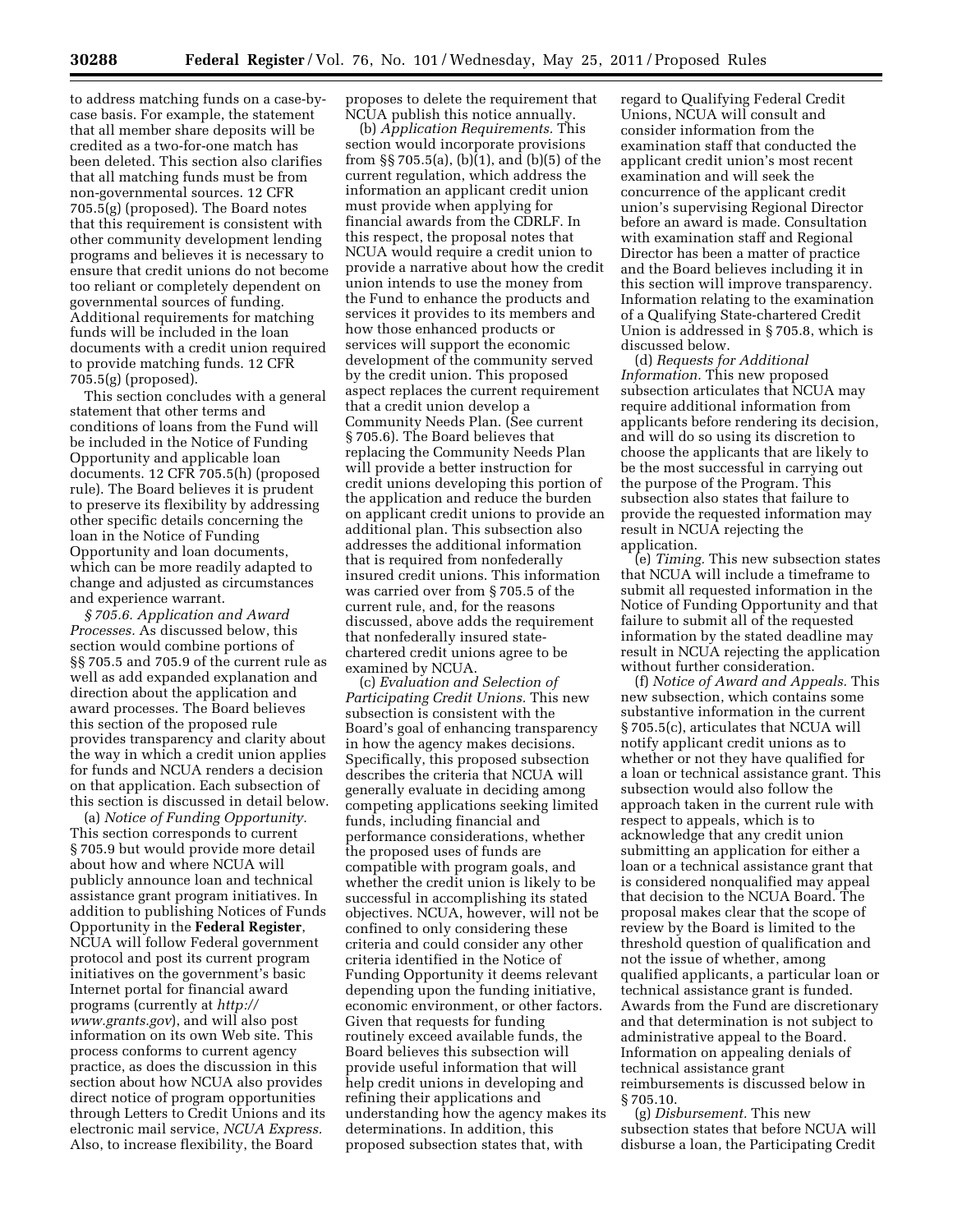Union must sign all applicable loan documents and the promissory note. This section also states that NCUA may, in its discretion, choose not to disburse the entire loan at once.

*§ 705.7. Urgency.* This new section specifically acknowledges that, on an emergency basis, NCUA may consider a funding request from a qualifying credit union experiencing an unplanned or unexpected expense that the credit union is unable to meet with its own resources. The credit union will be required to demonstrate a compelling need for immediate action or attention without which its continued operations would be threatened or severely disrupted. NCUA will evaluate these applications to determine if emergency funding is warranted. Urgent needs for funding are not part of any specific initiative, but rather an ongoing process that will not be included in specific Notices of Funds Opportunity. The Board notes in this proposal, however, that technical assistance grants and loans provided under this section should not be a regular source of funding for credit unions and credit unions must still exhibit a purpose consistent with the goals of the Fund.

*§ 705.8. Qualifying State-chartered Credit Unions.* This section incorporates language from § 705.8 of the current regulation, which articulates requirements that are specific to statechartered credit unions. These requirements include obtaining written concurrence from the credit union's state regulatory authority, making state examination reports available to NCUA and agreeing to examination by NCUA for the purpose of compliance with this part. The requirement in this section relating to an examination is in addition to a general requirement that to be eligible, a credit union must be able to be or agree to be examined by NCUA. The Board notes that to qualify for awards from the Fund, NCUA must be able to examine the entire financial condition of the credit union, whereas an examination under this proposed subsection allows NCUA to examine the credit union only to verify compliance with this Part.

*§ 705.9. Reporting and Monitoring.*  This new section is designed to provide the framework for the way in which the agency assures that recipients of awards from the Fund actually use the money they receive for its intended purposes. In this respect, the Board intends this proposal will clarify NCUA's practices of monitoring the use of CDRLF funding to ensure and document that credit unions use the funds for the intended purposes. The proposed rule first establishes that NCUA's policy in this

respect is to do such monitoring. The proposal goes on to describe two methods the agency will employ in this regard: first, reporting by participating credit unions, at such times and in such formats as NCUA shall direct, of the uses to which funds have been made and the results that have been obtained; and second, NCUA may elect to review information to which it already has access, including information obtained from the examination process and call reports, for verification and monitoring purposes.

*§ 705.10. Technical Assistance Grants.* This section of the proposal incorporates much of the text in current § 705.10 and makes a general reference to the funding of technical assistance grants and preserves maximum flexibility in the establishment of amounts and other terms and conditions. The proposal does acknowledge that, as a general rule, technical assistance grants are provided on a reimbursement basis to cover expenditures approved in advance and supported by receipts. This section also includes a new subsection that discusses the appeal rights for technical assistance grant reimbursement denials in accordance with NCUA Interpretative Ruling and Policy Statement (IRPS) 11– 1. 76 FR 3674 (January 20, 2011). IRPS 11–1 provides that technical assistance grant reimbursement denials may only be appealed to NCUA's Supervisory Review Committee. Credit unions must make appeals under this IRPS within 30 days from the date of the denial. *Id.*  Also, with respect to appeals, this section states that the determination of NCUA's Supervisory Review Committee is final and its decisions are not appealable to the Board.

#### **Regulatory Procedures**

### *Regulatory Flexibility Act*

The Regulatory Flexibility Act (RFA) requires NCUA to prepare an analysis to describe any significant economic impact any proposed regulation may have on a substantial number of small entities. NCUA considers credit unions having less than ten million dollars in assets to be small for purposes of RFA. Interpretive Ruling and Policy Statement (IRPS) 87–2 as amended by IRPS 03–2. The proposed revisions to part 705 are designed to update and streamline the rule, thereby reducing the burden for credit unions that are seeking financial awards, whether in the form of a technical assistance grant or a loan, from NCUA. Moreover, the rule implements a program that is entirely voluntary on the part of credit unions. It has no impact on credit unions that

elect not to pursue this funding opportunity. NCUA has determined and certifies that this proposed rule, if adopted, will not have a significant economic impact on a substantial number of small credit unions. Accordingly, the NCUA has determined that an RFA analysis is not required.

#### *Paperwork Reduction Act*

There are aspects of the CDRLF Program that involve information collection within the meaning of the Paperwork Reduction Act of 1995 (PRA). 44 U.S.C. 3507(d).

Previously, NCUA sought and obtained Office of Management and Budget (OMB) approval for its use of certain documents, including the application and the report forms used to monitor and follow up on the uses credit unions have made of funds provided under the technical assistance grant and loan programs. These documents have been assigned OMB Control No. 3133–0137, which remained valid through December 2010.

The proposed rule eliminates much of the detail from current §§ 705.5 and 705.7 and provides that terms and conditions pertaining to loans from the Fund will be governed in separate loan documents. These documents, which will be required to obtain loan funds from the CDRLF, constitute information collections within the meaning of the PRA. Accordingly, NCUA intends to secure OMB approval, through an application for reinstatement of OMB Control No. 3133–0137, to include a promissory note and a loan agreement under that number. As required by the PRA, NCUA is submitting a copy of this proposed regulation as part of its request for OMB approval of reinstatement of this previously approved information collection. Since the prior number has expired, NCUA believes it is prudent and appropriate to seek approval for reinstatement of the previously approved control number.

The proposed rule contemplates that credit unions that are approved for loans from the Fund will be required to execute a promissory note and a loan agreement. NCUA estimates approximately fifteen credit unions will be approved for loans per year. NCUA also estimates it will take a credit union approximately two hours to review, evaluate and execute the loan documents, noting in particular that the credit union must attach, as an exhibit to the loan agreement, a duly executed board resolution confirming the decision to borrow the funds has been approved by the board and that the individual executing the note on behalf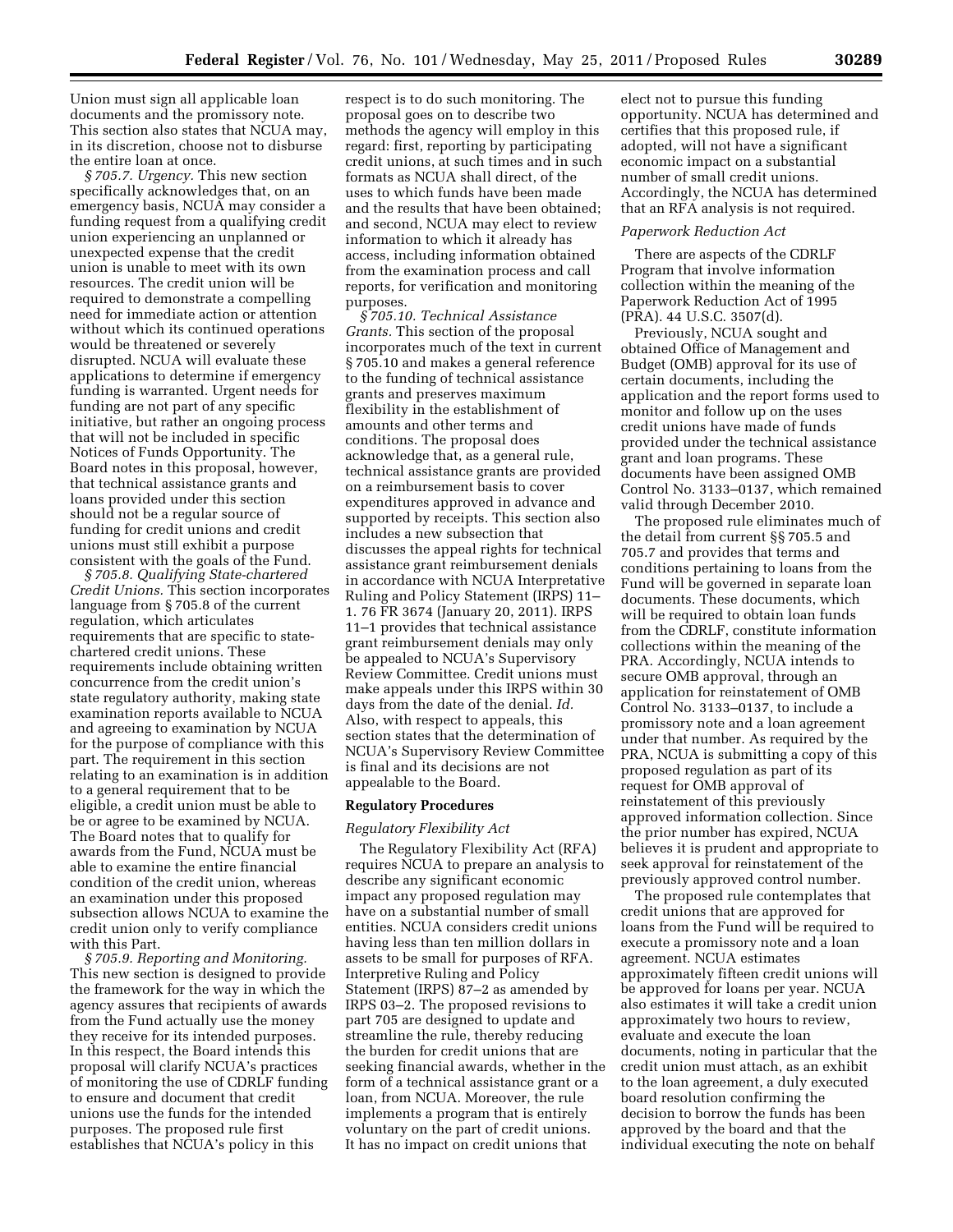of the credit union has been duly authorized to do so.

The loan agreement also calls for a report describing the use of loan proceeds, the impact of any new programs supported or funded by loan proceeds, and any obstacles encountered affecting the credit union's ability to accomplish the objectives identified in its loan application. This report must be provided to NCUA annually. NCUA estimates the burden associated with this reporting to be another two hours per year. On average, there are about 50 loans outstanding at any given time for which reporting may be necessary.

The loan agreement also contemplates that other information about a credit union's business, operations and financial condition may be requested by NCUA from time to time, if necessary to permit the Fund to maintain or perfect its security interest in collateral or to otherwise fully effectuate the purposes of the loan agreement. NCUA estimates it will request this additional information only with respect to ten percent of outstanding loans and that the burden associated with compliance with this request will be four hours.

This yields an estimated annual burden of 150 hours for this information collection, as broken out and itemized below:

# a. Promissory Note and Loan Agreement

Average number of new loans annually: 15

Annual hour burden: 2 2 hours  $\times$  15 = 30

b. Regular Annual Reports

Number of respondents: 50 Frequency of response: annually Annual hour burden: 2 2 hours  $\times$  50 = 100

c. Irregular Reports as requested by **NCUA** 

Number of respondents: 5 Frequency of response: annually Annual hour burden: 4 4 hours  $x$  5 = 20

Total hours: 30 + 100 + 20 = 150 Organizations and individuals that wish to submit comments on this information collection requirement should direct them to the Office of Information and Regulatory Affairs, OMB, Room 10226, New Executive Office Building, Washington, DC 20503, with a copy to Mary Rupp, Secretary of the Board, National Credit Union Administration, 1775 Duke Street, Alexandria, Virginia 22314–3428.

The NCUA considers comments by the public on this proposed collection of information in:

• Evaluating whether the proposed collection of information is necessary for the proper performance of the functions of the NCUA, including whether the information will have a practical use;

• Evaluating the accuracy of the NCUA's estimate of the burden of the proposed collection of information, including the validity of the methodology and assumptions used;

• Enhancing the quality, usefulness, and clarity of the information to be collected; and

• Minimizing the burden of collection of information on those who are to respond, including through the use of appropriate automated, electronic, mechanical, or other technological collection techniques or other forms of information technology; *e.g.,* permitting electronic submission of responses.

The Paperwork Reduction Act requires OMB to make a decision concerning the collection of information contained in the proposed regulation between 30 and 60 days after publication of this document in the **Federal Register**. Therefore, a comment to OMB is best assured of having its full effect if OMB receives it within 30 days of publication. This does not affect the deadline for the public to comment to the NCUA on the proposed regulation.

### *Executive Order 13132*

Executive Order 13132 encourages independent regulatory agencies to consider the impact of their actions on state and local interests. In adherence to fundamental federalism principles, NCUA, an independent regulatory agency as defined in 44 U.S.C. 3502(5), voluntarily complies with the executive order. The financial award programs administered through the CDRLF are available to FCUs as well as to state chartered credit unions. By law, state chartered institutions with Federal share insurance are already subject to numerous provisions of NCUA's rules, based on the agency's role as the insurer of member share accounts and the significant interest NCUA has in the safety and soundness of their operations. In any event, the proposed rule will not have substantial direct effects on the states, on the relationship between the national government and the states, or on the distribution of power and responsibilities among the various levels of government. NCUA has determined that this proposal does not constitute a policy that has federalism implications for purposes of the executive order.

*The Treasury and General Government Appropriations Act, 1999—Assessment of Federal Regulations and Policies on Families* 

The NCUA has determined that this proposed rule will not affect family well-being within the meaning of section 654 of the Treasury and General Government Appropriations Act, 1999, Public Law 105–277, 112 Stat. 2681 (1998).

### *Agency Regulatory Goal*

NCUA's goal is to promulgate clear and understandable regulations that impose minimal regulatory burden. We request comments on whether the proposed rule is understandable and minimally intrusive if implemented as proposed.

### **List of Subjects in 12 CFR Part 705**

Credit unions, Loans, Grants, Revolving fund, Community programs, Low income.

By the National Credit Union Administration Board on May 19, 2011.

### **Mary F. Rupp,**

*Secretary of the Board.* 

Accordingly, NCUA proposes to amend 12 CFR part 705 as follows:

# **PART 705—COMMUNITY DEVELOPMENT REVOLVING LOAN FUND FOR CREDIT UNIONS**

1. The authority citation for part 705 continues to read as follows:

**Authority:** 12 U.S.C. 1756, 1757(5)(D), and (7)(I), 1766, 1782, 1784, 1785 and 1786.

2. Revise part 705 as follows:

# **Community Development Revolving Loan Fund for Credit Unions**

- Sec.<br>705.1 705.1 Authority, purpose and scope.<br>705.2 Definitions.
- 705.2 Definitions.<br>705.3 Eligibility re
- 705.3 Eligibility requirements.
- 705.4 Permissible uses of loan funds.
- Terms and conditions.
- 705.6 Application and awards processes.<br>705.7 Urgency.
- 
- 705.7 Urgency.<br>705.8 Oualifyin Qualifying state-chartered credit unions.
- 705.9 Reporting and monitoring.
- 705.10 Technical assistance grants.

## **§ 705.1 Authority, purpose and scope.**

(a) Part 705 is issued by the National Credit Union Administration (NCUA) under § 130 of the Federal Credit Union Act, 12 U.S.C. 1772c–1, which implements the Community Development Credit Union Revolving Loan Fund Transfer Act (Pub. L. 99– 609, 100 Stat. 3475 (November 6, 1986)).

(b) This Part describes how NCUA makes money available to credit unions from its Community Development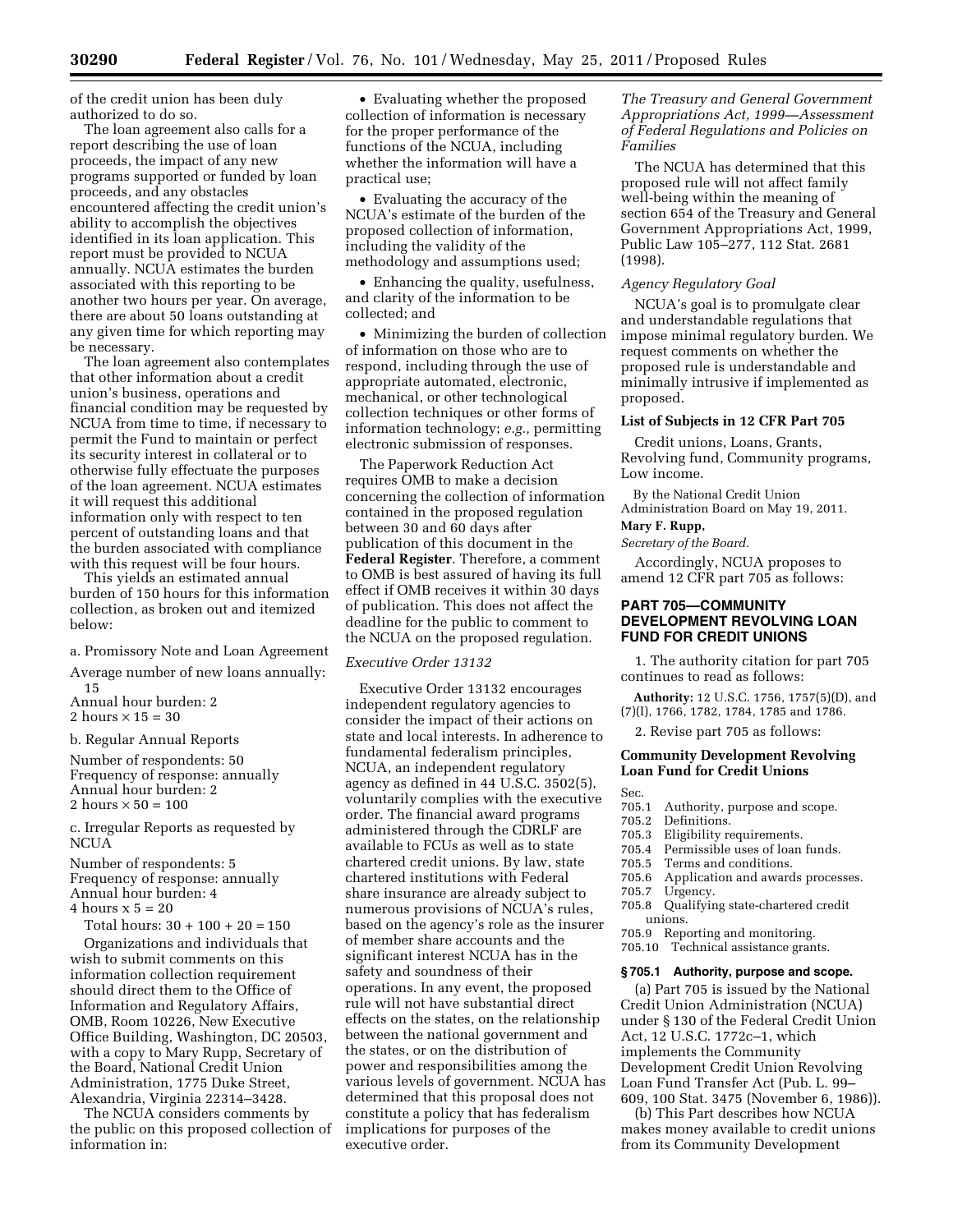Revolving Loan Fund (Fund). NCUA administers the Fund and makes both loans and technical assistance grants to credit unions in accordance with the eligibility criteria and other qualifications, and subject to the terms and conditions set out in this Part. All loans and technical assistance grants made under this Part are subject to funds availability and NCUA's discretion.

(c) The Fund is intended to support the efforts of credit unions through loans and technical assistance grants needed for:

(1) Providing basic financial and related services to residents in their communities;

(2) Enhancing their capacity to better serve their members and the communities in which they operate; and

(3) Responding to emergencies.

(d) The policy of NCUA is to revolve funds to credit unions as often as practical in order to gain maximum economic impact on as many credit unions as possible. NCUA anticipates the financial awards provided to credit unions through the Fund will better enable them to support the communities in which they operate; providing basic financial services to low-income residents of these communities, resulting in more opportunities for the residents to improve their financial circumstances.

(e) This Part generally establishes the following:

(1) Definitions;

(2) The application process and requirements for qualifying for a loan from the Fund;

(3) The evaluation process;

(4) How loan funds are to be made available and their repayment; and

(5) Technical assistance grants to be provided to credit unions.

### **§ 705.2 Definitions.**

(a) For purposes of this Part, the following terms shall have the meanings assigned to them in this section.

(1) *Administrator* means the office within NCUA to which the Board has delegated authority to administer the Fund, including the authority to establish priorities for funding initiatives, receiving and evaluating applications and making determinations among competing applications about which applications should be funded.

(2) *Application* means a form supplied by the NCUA by which a Qualifying Credit Union may apply for a loan or a technical assistance grant from the Fund.

(3) *Board* refers to the National Credit Union Administration Board.

(4) *Credit Union* means a credit union chartered under the Federal Credit

Union Act or under the laws of any state of the United States.

(5) *Fund* means the Community Development Revolving Loan Fund.

(6) *Loan* is an extension of credit from the Fund to a Participating Credit Union that must be repaid, with interest.

(7) *Low-income Members* are those members defined in § 701.34 of this chapter.

(8) *Notice of Funding Opportunity,* as more fully described in § 705.6 of this Part, means the notice NCUA publishes describing one or more loan or technical assistance grant programs or initiatives currently being supported by the Fund and inviting interested Qualifying Credit Unions to submit applications to participate in the program(s) or initiative(s).

(9) *Participating Credit Union* refers to a Qualifying Credit Union that has submitted an application for a loan or a technical assistance grant from the Fund that has been approved by NCUA. A Participating Credit Union shall not be deemed to be an agency, department or instrumentality of the United States because of its receipt of a financial award from the Fund.

(10) *Program* means the Community Development Revolving Loan Fund Program under which NCUA makes loans and technical assistance grants available to credit unions.

(11) *Qualifying Credit Union* means a credit union that may be or has agreed to be examined by NCUA, with a current low-income designation pursuant to § 701.34(a)(1) or § 741.204 of this chapter or, in the case of a statechartered nonfederally insured credit union, a low-income designation from a state regulator, made under appropriate state standards with the concurrence of NCUA. Services to low-income members must include, at a minimum, share account and loan services.

(12) *Technical Assistance Grant*  means an award of money from the Fund to a Participating Credit Union that does not have to be repaid.

#### **§ 705.3 Eligibility requirements.**

(a) To be eligible to receive an award, in the form of either a loan or a technical assistance grant from the Fund, a Qualifying Credit Union must, within the time frames specified in any Notice of Funding Opportunity, also:

(1) Complete and submit an application; and

(2) Meet the underwriting standards established by NCUA, including any pertaining to financial viability, as set forth in the application and any related materials developed by NCUA.

### **§ 705.4 Permissible uses of loan funds.**

(a) NCUA may make loans from the Fund to Participating Credit Unions for various uses. The following is a nonexhaustive list of examples of permissible uses or projects:

(1) Development of new products or services for members, including new or expanded electronic banking facilities, share draft programs, credit card programs, security and disaster recovery programs, or other operational programs;

(2) Partnership arrangements with community based service organizations or government agencies;

(3) Loan programs, including, but not limited to, micro business loans, payday loan alternatives, education loans, and real estate loans; and

(4) Acquisition, expansion or improvement of office space or equipment, including branch facilities and ATMs.

(b) In addition to the examples listed in subsection (a) of this section, NCUA may identify other funding priorities and uses in the Notice of Funding Opportunity, which is discussed in § 705.6 of this Part.

### **§ 705.5 Terms and Conditions.**

(a) NCUA may make loans, in such amounts and subject to such terms and conditions as it may determine, from the Fund to Participating Credit Unions for any of the examples identified in § 705.4 of this Part or as identified in a particular Notice of Funding Opportunity.

(b) *Funding Limits.* Loans may be granted in amounts up to \$300,000 in the aggregate, depending on the creditworthiness of the Qualifying Credit Union, financial need, and a demonstrated capability of the Qualifying Credit Union to provide financial and related services to its members. NCUA may, however, make loans that exceed \$300,000 in certain circumstances. NCUA will include in the Notice of Funding Opportunity the particular criteria used to evaluate an application for a loan that exceeds \$300,000.

(c) *Recording of a loan.* At the discretion of NCUA, a loan will be recorded by a Participating Credit Union as either a note payable or a nonmember deposit.

(d) *Interest rate.* The rate of interest on loans is governed by the CDRLF Loan Interest Rate Policy, which can be found on NCUA's Web site of by contacting NCUA's Office of Small Credit Union Initiatives. The specific interest rate for a particular funding will be announced in the Notice of Funding Opportunity. The Board will announce changes, if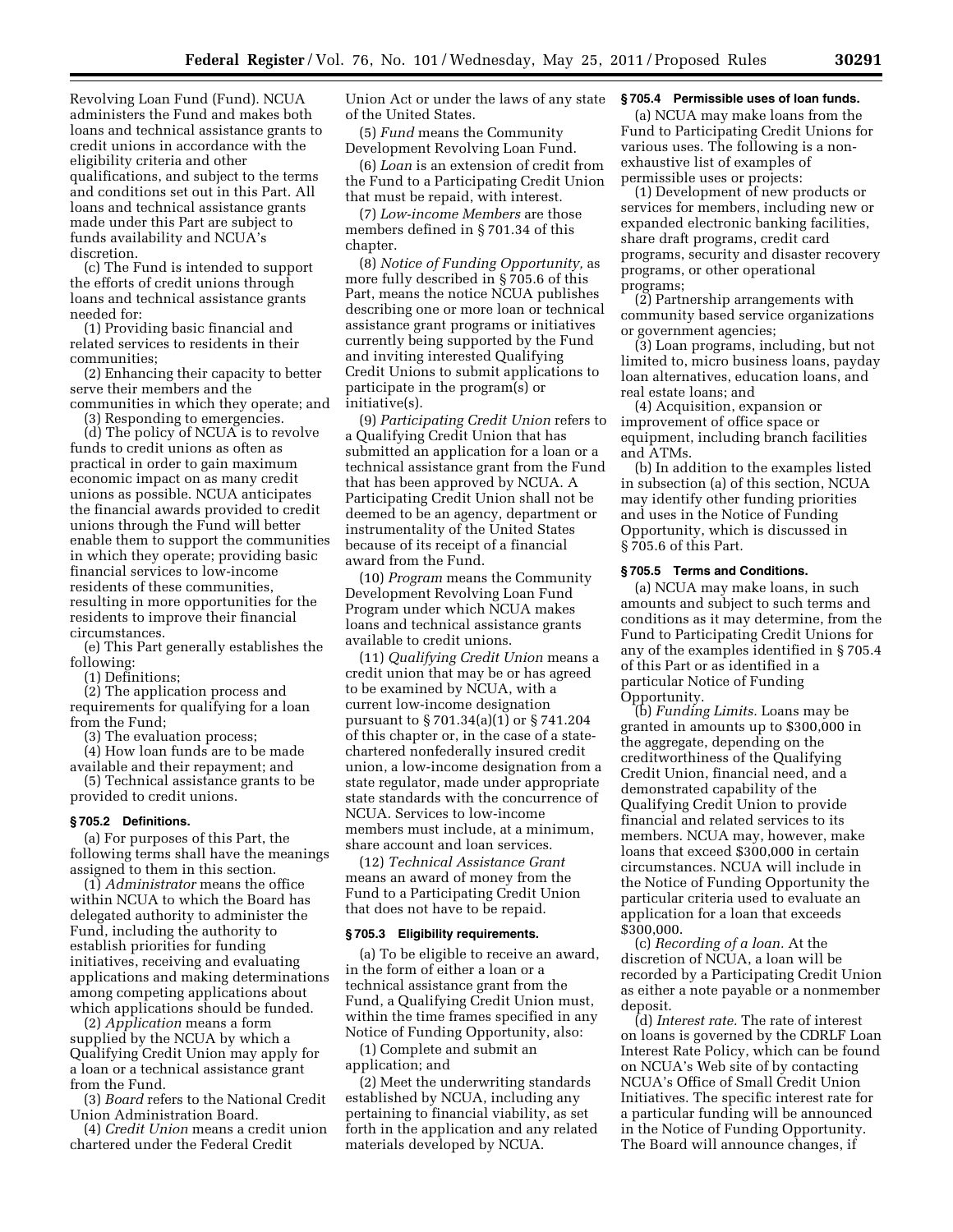any, to the CDRLF Loan Interest Rate Policy and those changes will apply to loans made under future Notices of Funding Opportunity.

(e) *Repayment and maturity.* (1) Awards made available through loans, whether recorded as a note payable or nonmember deposit are in the form of a loan and must be repaid to NCUA. All loans will be scheduled for repayment within the shortest time compatible with sound business practices and the objectives of the Program, but in no case will the term exceed five years.

(2) Semiannual interest payments (beginning six months after the initial distribution of a loan) and semiannual principal payments (beginning one year after the initial distribution of a loan) will be required.

(f) *Acceleration.* The terms of each loan agreement will provide for the immediate acceleration of the unpaid balance for breach or default in the performance by the Participating Credit Union of the terms or conditions of the loan. Default and breach will include misrepresentation; failure to make interest or principal payments; failure to report; insolvency; and failure, if required by NCUA, to maintain adequate matching funds for the duration of the loan period. Other specific causes of default and breach will be identified in the loan documents between the Participating Credit Union and NCUA. The unpaid balance will also be accelerated and immediately due if any part of the loan funds are improperly used or if uninvested loan proceeds remain unused for an unreasonable or unjustified period of time.

(g) *Matching requirements.* NCUA may require a Participating Credit Union to develop and implement a plan to match all or a portion of the funds represented by loan proceeds. Such requirement will be based on the financial condition of the Participating Credit Union, which will be evaluated under criteria contained in the Notice of Funding Opportunity. Matching funds must be from non-governmental member or nonmember share deposits. Participating Credit Unions required to provide matching funds are subject to the following general provisions and any other conditions in the Notice of Funding Opportunity and agreements between the Participating Credit Union and the Administrator:

(1) Generally loan monies made available must be matched by the Participating Credit Union in an amount equal to the loan amount. Any loan monies matched by nonmember share deposits are not subject to the 20% limitation on nonmember deposits

under § 701.32 of this Chapter. Participating Credit Unions must maintain the increase in the total amount of share deposits for the duration of the loan. Once the loan is repaid, nonmember share deposits accepted to meet the matching requirement are subject to § 701.32 of this Chapter.

(2) Upon approval of its loan application, and before it meets its matching requirement, a Participating Credit Union may receive the entire loan commitment in a single payment. If any funds are withheld, the remainder of the funds committed will be available to the Participating Credit Union only after it has documented that it has met the match requirement.

(3) Failure of a Participating Credit Union to generate the required match within the time specified in the loan documents may result in the reduction of the loan proportionate to the amount of match actually generated. Payment of any additional funds initially approved may be limited as appropriate to reflect the revised amount of the loan approved. Any funds already advanced to the Participating Credit Union in excess of the revised amount of loan approval must be repaid immediately to NCUA. Failure to repay such funds to NCUA upon demand may result in the default of the entire loan.

(h) Other terms and conditions pertaining to loans, including but not necessarily limited to duration, repayment obligations, and covenants, will be specified in the Notice of Funding Opportunity and applicable loan documents to be signed by the Participating Credit Union.

### **§ 705.6 Application and award processes.**

(a) *Notice of Funding Opportunity.*  NCUA will publish a Notice of Funding Opportunity in the **Federal Register**, on all applicable government Web sites, and its own Web site, describing the loan and technical assistance grant programs for the period in which funds are available. The Notice of Funding Opportunity will announce special initiatives, the amount of funds available, funding priorities, permissible uses of funds, funding limits, deadlines, and other pertinent details. The Notice of Funding Opportunity will also advise potential applicants on how to obtain an application and any related materials.

(1) NCUA may supplement the information contained in the Notice of Funding Opportunity through such other media as it determines appropriate, including Letters to Credit Unions, direct notices to Qualifying Credit Unions, and announcements on its Web site.

(b) *Application requirements.* An application for a loan must provide information demonstrating the Qualifying Credit Union's sound financial position and ability to manage its day-to-day business affairs, including the Qualifying Credit Union's financial projections and planned use of proceeds consistent with the purpose of the Program, requirements of this Part, and the Notice of Funding Opportunity.

(1) Applications to participate and qualify for a loan or technical assistance grant under the Program may be obtained from the National Credit Union Administration, Community Development Revolving Loan Program for Credit Unions as outlined in the Notice of Funds Opportunity.

(2) With respect to loans, NCUA will also require a Qualifying Credit Union to develop and submit a narrative describing how the Qualifying Credit Union intends to use the money obtained from the Fund to enhance the products or services it provides to its membership and how those enhanced products or services support the membership and community served by the Qualifying Credit Union. The Notice of Funding Opportunity may include additional details and requirements.

(3) In addition to those items required in this section, a Qualifying Nonfederally Insured Credit Union must also include the following:

(i) A copy of its most recent external audit report;

(ii) Proof of deposit and surety bond insurance which states the maximum insurance levels permitted by the policies;

(iii) A balance sheet, an income and expense statement, and a schedule of delinquent loans, for each of the four most recent quarter-ends;

(iv) A description of any other involvement in existing community development programs of state and Federal agencies; and

(v) An agreement to be subject to examination by NCUA.

(c) *Evaluation and Selection of Qualifying Credit Unions.* NCUA will generally evaluate applications submitted by Qualifying Credit Unions in accordance with the criteria described in this section. Nothing in this section, however, precludes NCUA from considering other criteria included in the Notice of Funding Opportunity that NCUA determines to be necessary based on the type of funding initiative, economic environment, or other factors or conditions that warrant the evaluation of additional or alternative criteria. Generally, complete applications will be evaluated by NCUA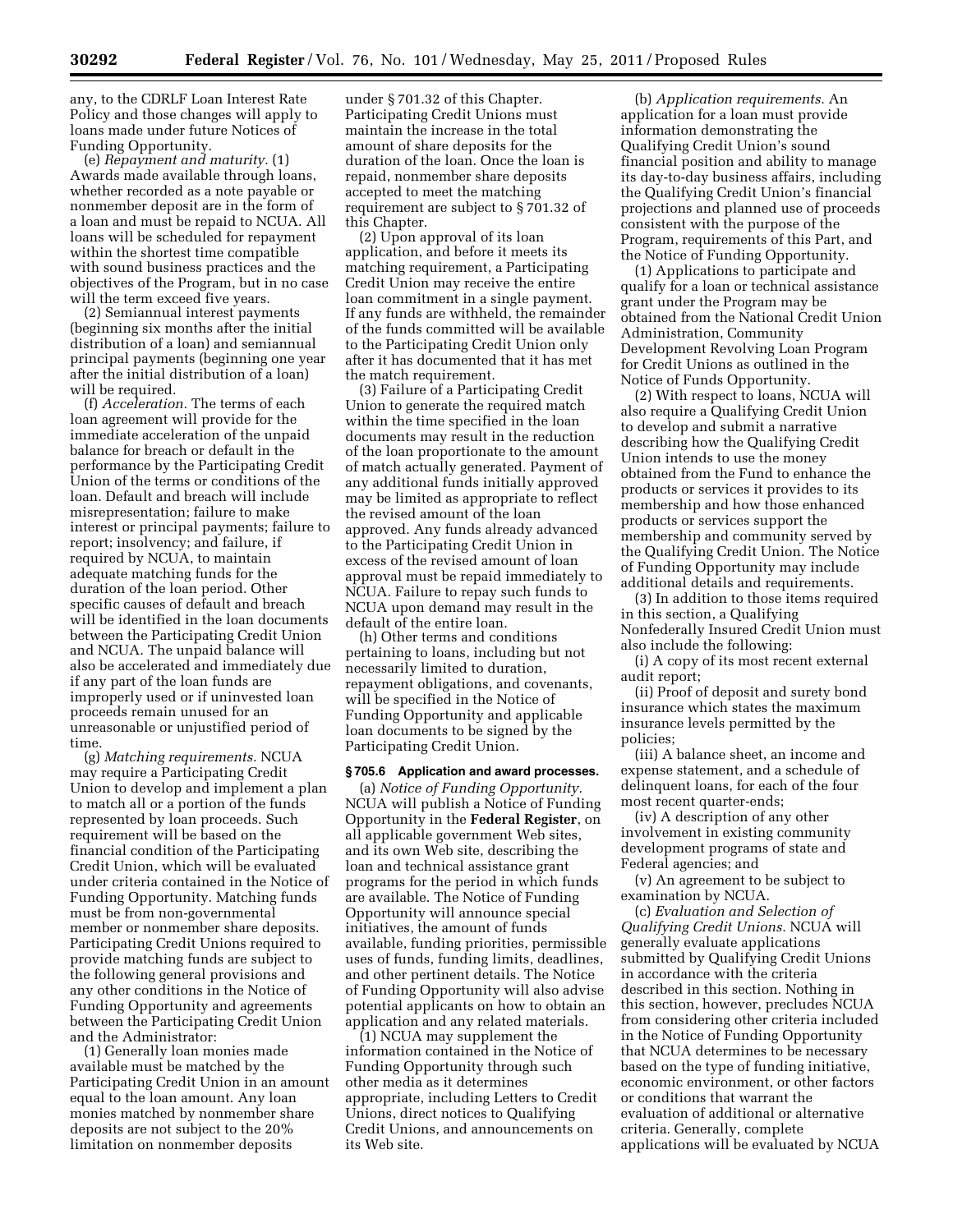to determine if the Qualifying Credit Union satisfies the following:

(1) *Financial and Performance.* The Qualifying Credit Union must exhibit a safe and sound financial condition, including a demonstrated ability to perform the requirements associated with the type of award being sought and compliance with NCUA's underwriting standards. In this respect, NCUA will consider the Qualifying Credit Union's long term financial viability, including absence of indicators suggesting the Qualifying Credit Union is a candidate for merger, a purchase and assumption transaction, or conservatorship. NCUA will also consider the Qualifying Credit Union's compliance with the provisions of any previous loan or technical assistance grant received. NCUA may also consider information concerning the Qualifying Credit Union, to which it already has access, including information obtained through the examination process and data contained in Call Reports.

(2) *Compatibility.* NCUA will evaluate whether the stated objectives to be accomplished through the use of the loan or technical assistance grant proceeds conform to the broad purposes and rationale underlying the Fund. Specifically, NCUA will consider whether the award will enable the Qualifying Credit Union to provide basic financial products and related services to its members or enhance its capacity to better serve its members and the community in which it operates. NCUA will also consider whether the use of the financial award will conform to any applicable funding priority, special initiative, or special instruction announced in the Notice of Funding Opportunity.

(3) *Feasibility.* NCUA will consider the likelihood of the Qualifying Credit Union being successful in accomplishing its stated objectives, based on its application and the factors NCUA determines are relevant.

(4) *Examination Information and Concurrence from Regional Director for Qualifying Federal Credit Unions.*  NCUA will consider information and statements provided by NCUA staff or State Supervisory Authority staff that performed the Qualifying Credit Union's most recent examination in evaluating the Qualifying Credit Union. NCUA will only provide a loan or a technical assistance grant to a Qualifying Federally-insured Credit Union with the concurrence of the Credit Union's supervising Regional Director. Examination information for Qualifying State-chartered Credit Unions is discussed in § 705.8 of this Part.

(d) *Requests for additional information.* NCUA will make its funding determinations among the several qualified applications using its discretion and considering which best meet the priorities and initiatives established and announced by NCUA. During its evaluation process, however, NCUA may request a Qualifying Credit Union provide additional clarifying or technical information to support its application. NCUA may determine not to provide further consideration of any application failing to provide additional required information.

(e) *Timing.* NCUA will announce, in the Notice of Funding Opportunity, the deadline for Qualifying Credit Unions to submit all require documentation including the application. Failure to submit all of the requested information or to submit the information within the timeframe specified in the Notice of Funding Opportunity may result in NCUA rejecting the application without further consideration.

(f) *Notice of Award and Appeals.* The Administrator will make an initial determination as to whether an application meets NCUA's standards established by this Part and the Notice of Funding Opportunity. The Administrator will provide written notice to a Qualifying Credit Union as to whether or not it has qualified for a loan or technical assistance grant under this Part. A Qualifying Credit Union whose application has been denied for failure of a qualification may appeal that decision to the NCUA Board in accordance with the following:

(1) Within thirty days of its receipt of a notice of non-qualification, a credit union may appeal the Administrator's decision to the NCUA Board. The scope of the NCUA Board's review is limited to the threshold question of qualification and not the issue of whether, among qualified applicants, a particular loan or technical assistance grant is funded.

(2) The foregoing procedure shall apply only with respect to applications received by NCUA during an open period in which funds are available and NCUA has called for applications. Any application submitted by an applicant during a period in which NCUA has not called for applications will be rejected, except for those applications submitted under § 705.7 if this section, and such rejection shall not be subject to appeal or review by the NCUA Board.

(g) *Disbursement.* Before NCUA will disburse a loan, the Participating Credit Union must sign the loan agreement, promissory note, and any other loan related documents. NCUA may, in its

discretion, choose not to disburse the entire amount of the loan at once.

### **§ 705.7 Urgency.**

(a) On an emergency basis, subject to funds availability, NCUA may consider a funding request from a Qualifying Credit Union experiencing an unplanned or unexpected expense that the Qualifying Credit Union is unable to meet with its own resources. The Qualifying Credit Union must demonstrate a compelling need for immediate action or attention without which its continued operations would be threatened or severely disrupted. NCUA, in its discretion, will determine whether the situation constitutes an emergency and if the Qualifying Credit Union is required to submit any additional information to show why the funds are needed on an emergency basis. The Administrator will determine and substantiate any reason to expedite funding in such case. Requests for loans or technical assistance grants under this section will be addressed on an ongoing basis and are outside the scope of the Notice of Funding Opportunity. Technical assistance grants and loans provided on this basis must still exhibit a purpose consistent with the goals of the Fund. Loans and technical assistance grants made under this section are not anticipated to be a regular source of funding for any one or more Qualifying Credit Unions.

### **§ 705.8 Qualifying state-chartered credit unions.**

(a) A Qualifying State-chartered Credit Union that has submitted an application to NCUA for participation must obtain written concurrence from its respective state regulatory authority before NCUA will approve its application. A Qualifying Statechartered Credit Union must also make copies of its state examination reports available to NCUA and must agree to examination by NCUA for the limited purpose of compliance with this Part. An agreement to examination under this section is in addition to the requirement in  $\S 705.6(b)(3)(v)$  of this Part, which requires non-federally insured, statechartered credit unions to agree to be examined by NCUA as a condition of qualification under the Program.

# **§ 705.9 Reporting and monitoring.**

(a) *General.* NCUA's policy is to monitor Participating Credit Unions to assure that loan and technical assistance grant funds awarded under this Part have been used in accordance with their intended purposes and to determine whether anticipated outcomes have been achieved. Particular emphasis will